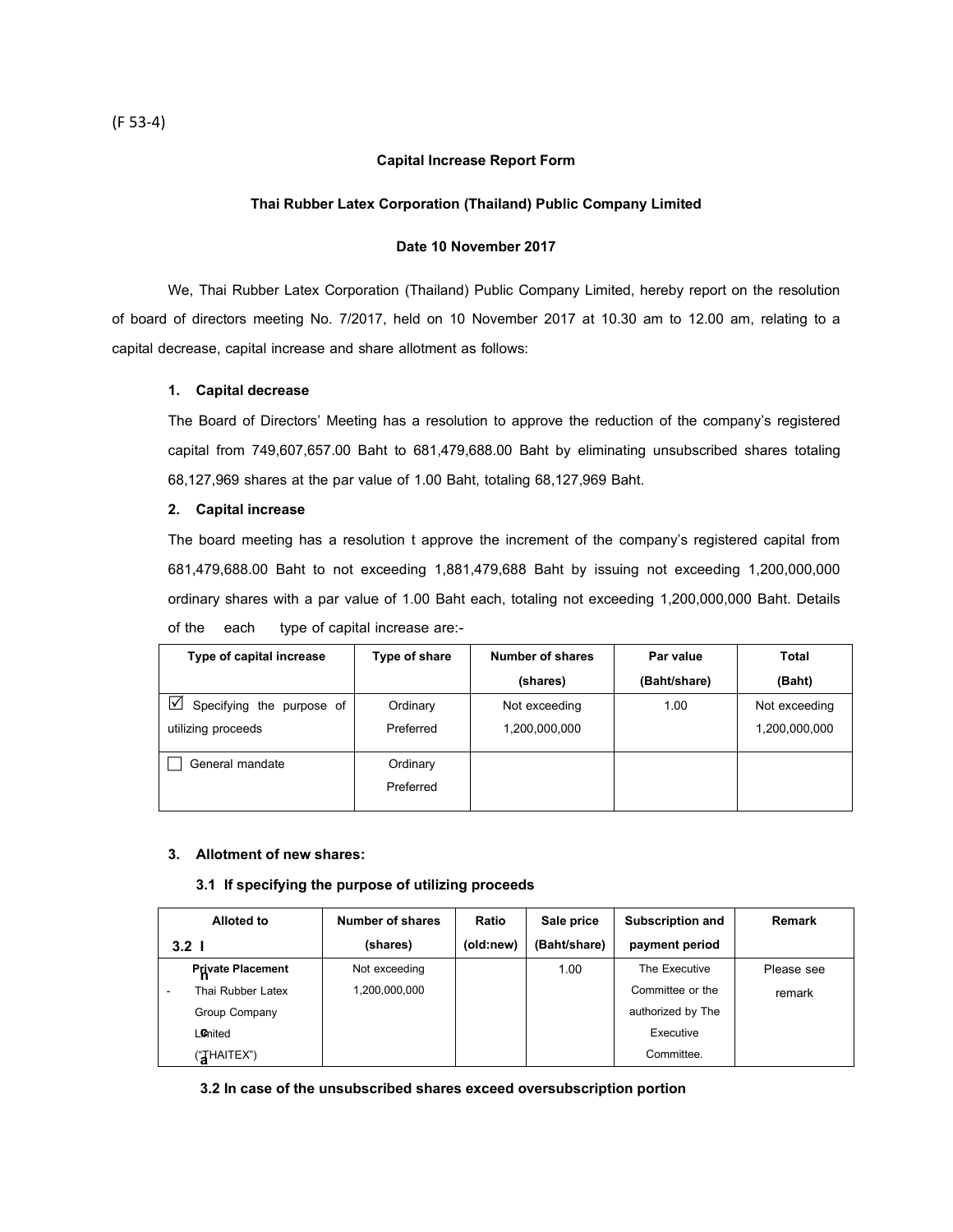No exceed oversubscription portion according to the Board of Directors has a resolution to approve the allocation of the newly-issued ordinary shares totaling not exceeding 1,200,000,000 shares of the Company under the private placement.

#### **Remark**

The Board of Directors' Meeting No. 7/2017, held on 10 November 2017 has a resolution to purpose to the Extraordinary General Meeting of Shareholders No. 1/2017 to approve the allocation of the newly-issued ordinary shares, totaling not exceeding 1,200,000,000 shares with a par value of 1.00 Baht per share under the private placement according to the Notification of the Capital Market Supervisory Board No. TorChor. 72/2015 Re: re: Permission for Listed Companies to Offer Newly-issued Shares to Private Placement, dated  $28<sup>th</sup>$  October 2015, and the amendments ("Notification TorChor. 72/2015") by allotting to THAITEX with a par value of 1.00 Baht per share, totaling not exceeding 1,200,000,000 Baht. In this regard, THAITEX will transfer the entire business including all investment in TRLG Shanghai, totaling 555,500 US Dollars or 55 percent of all investment as a consideration of the newly-issued ordinary shares of the Company allotting to THAITEX instead of cash. The details of the issuance of the newly ordinary shares under the private placement as payment for the acquisition of the entire business transfer of THAITEX, which is in consistent with the conditions and details in relation to the acquisition of the entire business transfer transaction and the allocation of newly-issued ordinary shares, are disclosed in the Information Memorandum concerning the Issuance and Offering of the Newly-issued Ordinary Shares through Private Placement.

The pricing of the said newly issued ordinary shares to THAITEX with a discount at 52.15 is considered an allocation of newly issued ordinary shares to a specific person under the private placement scheme which has been stipulated the fixed price at the offering price with a discount more than 10 percent of market price pursuant to the Notification TorJor. 72/2558. In this regard, such allocation is required approval from the shareholders' meeting by affirmative votes of not less than three-fourths of the total votes of the shareholders who attend the meeting and are eligible to vote and there must be no any shareholders at total 10 percent of the total votes of the shareholders who attend the meeting and eligible to veto the offering price of newly issued ordinary shares, together with the permission of the SEC for such allocation and offering newly issued- ordinary shares in advance before the allocation and offering of the newly issued ordinary shares of the Company to the proposed buyer.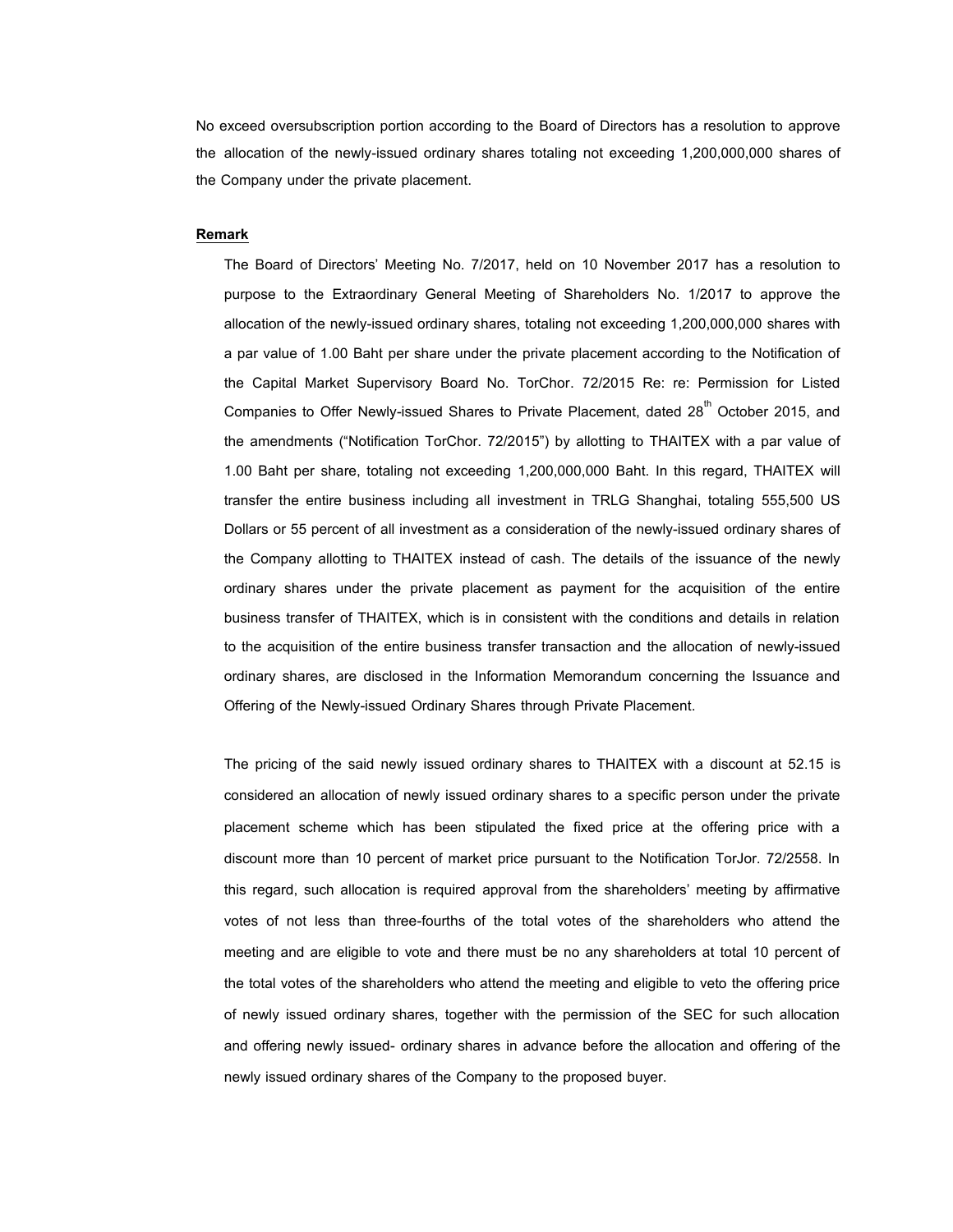In addition, the offering price with a discount is less than 90 percent of market price. The market price means the weighted average method of the Company's shares on 7 consecutive business days prior to the date on which the Board of Directors resolves to propose that Extraordinary General Meeting of Shareholders No. 1/2017. In this regard, the buyer agrees to not sell the newly-issued shares within 1 year from the date which those shares will be traded on the Stock Exchange in accordance with Notification of the Stock Exchange of Thailand Re: Rules, Conditions, and Procedures Governing the Listing of Ordinary or Preferred Shares Issued for Capital Increase B.E. 2558 (amendments)

In this respect, THAITEX is the subsidiary company and held 99% of total shares by the company, the issuance of the Company's newly ordinary shares to THAITEX is not considered as connected transactions pursuant to the Notification of the Capital Market Supervisory Board No. TorChor. 21/2008 Re: Rules on Connected Transactions, dated 31<sup>th</sup> August 2008, and Notification of the Board of Governors of the Stock Exchange of Thailand Re: Disclosure and Other Acts of Listed Companies on Connected Transactions, B.E. 2546 (2003), dated 19 $^{\text{m}}$ November 2003.

In this regard, the Executive Committee or person(s) entrusted by the Executive Committee shall have the power to consider the other matter which involve the allocation of newly-issued ordinary shares including but not limited to:

(1) Determining the subscription period, condition and other detail relating to allocate the offering of the capital increase ordinary shares;

(2) Negotiation, entering into, execution the agreement and relevant documents including any procedures which related the said allocation.

(3) Undertaking and signed on any application for approval, waiver and evidence necessary and related to the allotment of the capital increase ordinary shares, including contacting and submitting such applications for approval or waiver, document or evidence to government agencies or relevant authorities and the listing of the capital increase ordinary shares on the Stock Exchange of Thailand; and taking any action necessary and appropriation relating to the allotment of such capital increase ordinary shares in all respects.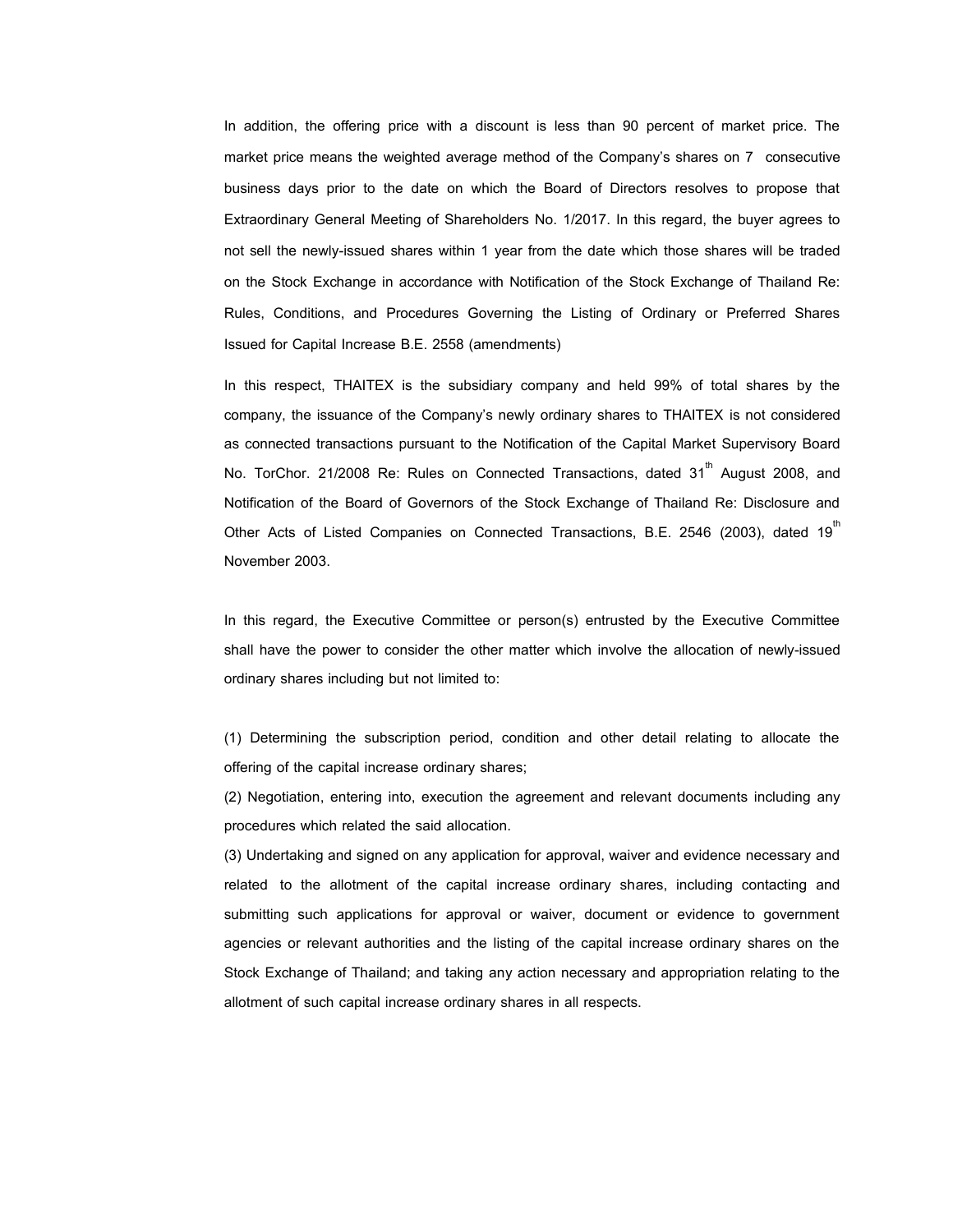#### **4. Schedule for a shareholders' meeting to approve the capital increase/allotment**

The Extraordinary General Meeting of Shareholders No. 1/2017 is scheduled to be held on 13 December 2017 at 9.00 am, at Dusit Princess Hotel, Srinakarin by stipulating the shareholders who is entitled for attending in this Extraordinary General Meeting of Shareholders (Record Date) on November 24, 2017

# **5. Approval of the capital increase/share allotment by relevant governmental agency and conditions thereto (if any)**

- (1) The Company will request a waiver and a permission to offer the newly issued ordinary shares through private placement with the Stock Exchange of Thailand. Accordingly, the newly issued ordinary shares could not be offered to its subsidiaries pursuant to the Notification TorChor. 72/2015 and constitutes a temporary cross- shareholding which against the status of Listed Companies according to the regulations under the Notification of the Stock Exchange of Thailand Re: Listing of Ordinary or Preferred Shares Issued as Listed Securities B.E. 2558 (2015) and Notification of the Capital Market Supervisory Board No. TorChor. 39/2016 Re: Application for and Approval of offer for sale of Newly Issued Share. Moreover, to ask for a permission with the Stock Exchange of Thailand to offer newly-issued ordinary shares with a discount which is considered as private offering with distinct offering price determination with the discount exceeding 10 percent of the market price according to the Notification TorChor. 72/2015.
- (2) The Company will propose to the Extraordinary General Meeting of Shareholders to approve the acquisition of entire business of THAITEX and the capital increase and the allocation of newly issued ordinary shares under the private placement.
- (3) The Company will register the capital increase and amendment of Memorandum of Association and paid-up capital with Department of Business Development, and the Ministry of Commerce
- (4) The Company will request the permission with the Stock Exchange of Thailand for listing the said newly issued ordinary shares to be listed securities.

## **6. Objectives of the capital increase and plans for utilizing proceeds received from the capital increase**

The allocation of the newly-issued ordinary shares in an amount of not exceeding 1,200,000,000 shares with a par value of Baht 1 per shares under the private placement is calculated the total value not exceeding Baht 1,200,000,000. It is the objective for a consideration of entire business transfer of THAITEX. As a result of completed business transfer, THAITEX is still a subsidiary of the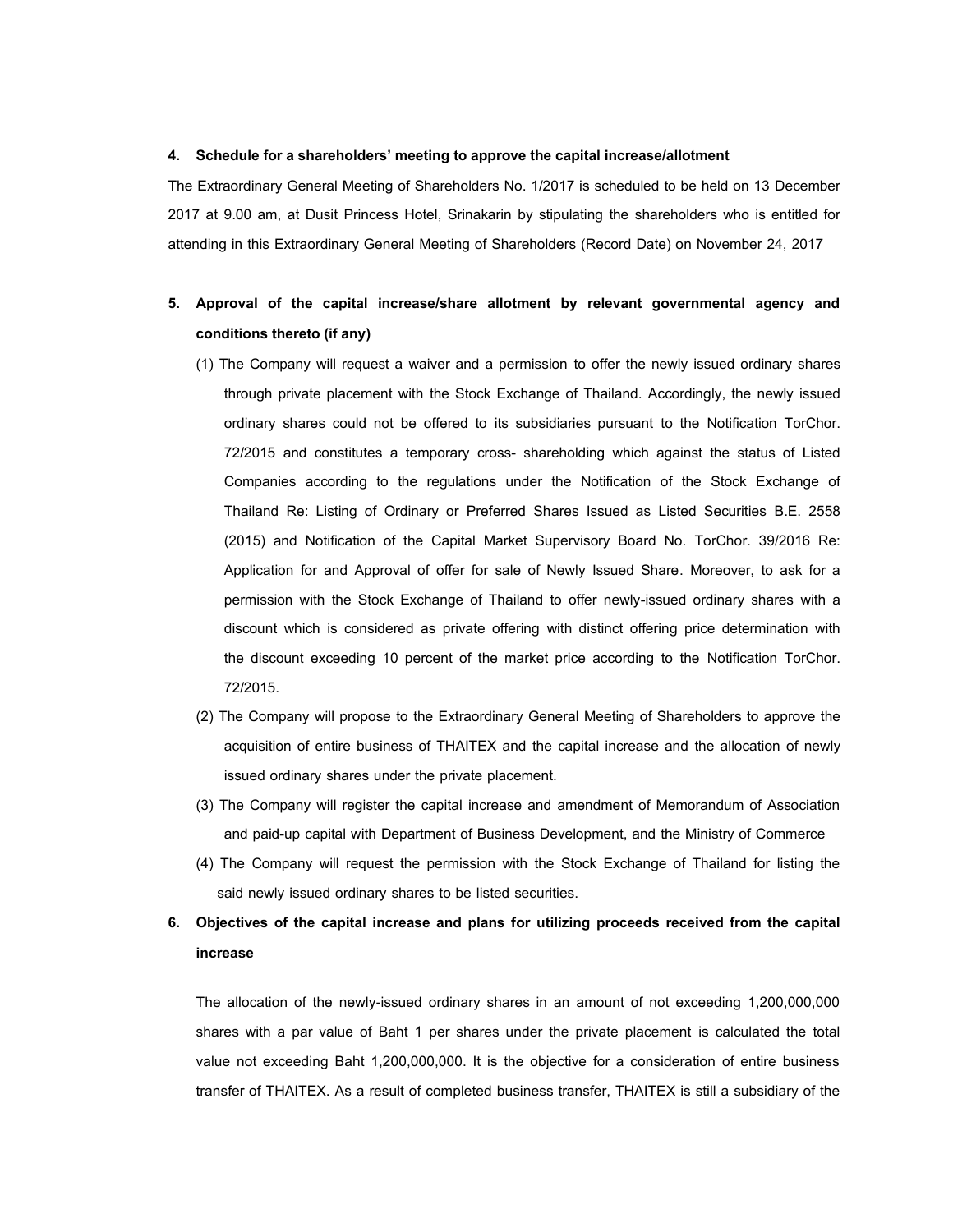Company and the majority shareholder who holds shares at 63.8 percent of the paid-up capital of the Company. However, the issuance of newly issued ordinary shares is only the procedure of acquisition of entire business transfer so as to granting the tax incentive pursuant to Royal Decree issued under the Revenue Code Governing the Exemption from Revenue Tax (No. 542) B.E. 2555 and ministerial regulation No. 291 (B.E. 2555) issued under the Revenue Code Governing the Exemption for Revenue Tax and Notification of the Director-General of Revenue subject: Rules, procedures, and conditions for amalgamation or entire business transfer of a public limited company or a limited company for the exemption of revenue taxes (No.3) dated 19 October 2555 ("**Regulation of EBT for Tax Exemption**"). After the EBT is investigated by Revenue Department, the Company will decrease its registered capital on only proportion of THAITEX.

## **7. Benefits which the Company will receive from the capital increase/share allotment**

The offering of the newly-issued ordinary shares of the Company (Private Placement) to THAITEX will be a consideration of entire business transfer of THAITEX. The Company will acquire THAITEX's business which will affect the reduction of cost and related party transaction and this will increase the efficiency of manufacturing latex. The Company expects that after the business restructuring and the potential a massive demand of latex, the Company will have more profit in the future.

8. Benefits which shareholders will receive from the capital increase/decrease share allotment

THAITEX receives the shares from the allocation of the share under the private placement as a payment for business transfer. THAITEX will not be entitle to receive dividend from the Company and no right to vote in EGM meeting because the capital will decrease to the number of shareholder before the increase of the capital, 681,479,688 shares.

## **9. Other details necessary for shareholders to approve the capital increase/share allotment**

The Notification of the Stock Exchange of Thailand Re: Listing of Ordinary or Preferred Shares Issued as Listed Securities B.E. 2558 has stipulated that in case, the offering price is lower than 90 percent of market price of the Company's shares before the SET accept and register the share to become listed securities that can be trade in SET. The Company must stipulated that the shares which will be held by THAITEX do not sell within one year from the date those shares trading in the exchange. After the date of those share trading in the exchange in 6 months completely, the investor can sell one by one the restriction shares at 25 percent of total restriction shares.